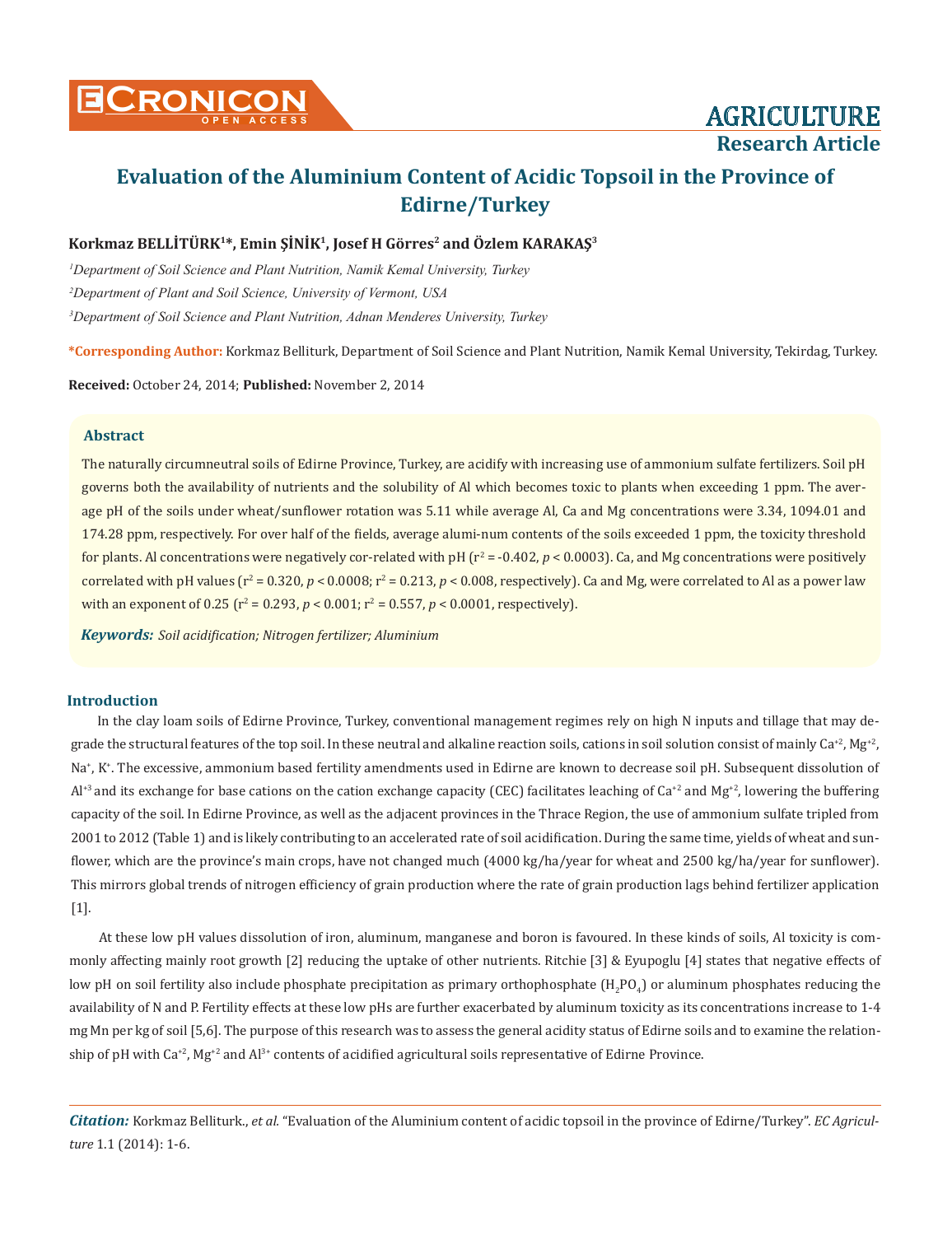| Year | $(NH4)2SO4 consumed (tons)$ | Year | $(NH4)2SO4 consumed (tons)$ |  |
|------|-----------------------------|------|-----------------------------|--|
| 2001 | 8649                        | 2008 | 23877                       |  |
| 2002 | 8649                        | 2009 | 29834                       |  |
| 2003 | 9173                        | 2010 | 27043                       |  |
| 2004 | 14043                       | 2011 | 28147                       |  |
| 2005 | 19479                       | 2012 | 27795                       |  |
| 2006 | 22560                       | 2013 | 28329                       |  |
| 2007 | 17295                       |      |                             |  |

 $\overline{2}$ 

*Table 1: Usage amounts of ammonium sulfate in the province Edirne [7].*

#### **Materials and Methods**

#### **Sampling area**

Soil samples were taken from 30 randomly selected fields in Edirne Province that had been under a wheat/sunflower rotation for approximately 30 years. This rotation is typical for this region. Most of these soils were on vertisols with a smectite clay mineralogy and were naturally circumneutral.

#### **Soil sampling and analysis**

In each field we collected several random samples from the top 20 cm and composited them. The number of samples depended on field size [8]. For the analysis small aliquots were taken from the composited sam-ples. pH was measured with a glass electrode after mixing 1 part of soil with 2.5 parts of water [9]. In soil samples, exchangeable Ca, Mg were measured by flame photometry [10] while Al analysis was made by atomic absorption spectrophotometry [11].

#### **Statistical analysis**

Descriptive statistics of sample distribution and correlation coefficients among pH, Ca, Mg and Al of the 30 soil samples were determined with analysis of variance (ANOVA) and Tukey's test were made using Statistical software [12].

#### **Results**

Even though the sampling sites were selected from naturally circumneutral soils, summary statistics show that the soils had widely ranging pH,  $Ca^{+2}$ , Mg<sup>+2</sup>, and Al<sup>+3</sup> values (Table 2, 3). The greatest coefficient of variation (CoV) was for  $A$ l<sup>+3</sup> (143%), the least was for pH (9%). Among the samples, the lowest pH value was 4.29 while the highest value was 6.02. Out of these samples, four ranged between 4.0 - 4.5 and were classed as extreme acidic; nine of them were in extreme severity acidity class; 13 in severe acidity class and 4 were in the class of medium acidity [13].

| <b>Property</b> | <b>Mean</b> | Std. Dev. | CoV   | Min  | <b>Max</b> | 95% Confidence Limits |      |
|-----------------|-------------|-----------|-------|------|------------|-----------------------|------|
| pH              | 5.11        | 0.46      | 9.0%  | 4.29 | 6.02       | 5.28                  | 4.93 |
| Ca              | 1093        | 598       | 54.7% | 190  | 2516       | 1317                  | 870  |
| Mg              | 174         | 93.1      | 53.4% | 23.0 | 385        | 209                   | 139  |
| Al              | 2.93        | 4.18      | 143%  | 0.02 | 18.6       | 1.37                  | 4.48 |

*Table 2: Statistical summary of sampling distributions of pH, Ca, Mg and Al from soils planted to Sunflower/wheat rotations in Edirne Province. For Ca, Mg and Al concentrations are given in mg/kg.*

Ca concentrations varied between 190 and 2516 mg Ca/kg of soil. The CoV was 55%. Five soil samples belonged to the "quite low" (< 380 mg/kg), 15 were classed as low and 10 were classes as sufficient in Ca. None of the soils had excessive Ca [13-16]. The lowest Mg concentration was 23 mg/kg, the highest concentration was 385 mg/kg. The CoV for Mg was similar to that of Ca.

*Citation:* Korkmaz Belliturk., *et al.* "Evaluation of the Aluminium content of acidic topsoil in the province of Edirne/Turkey". *EC Agriculture* 1.1 (2014): 1-6.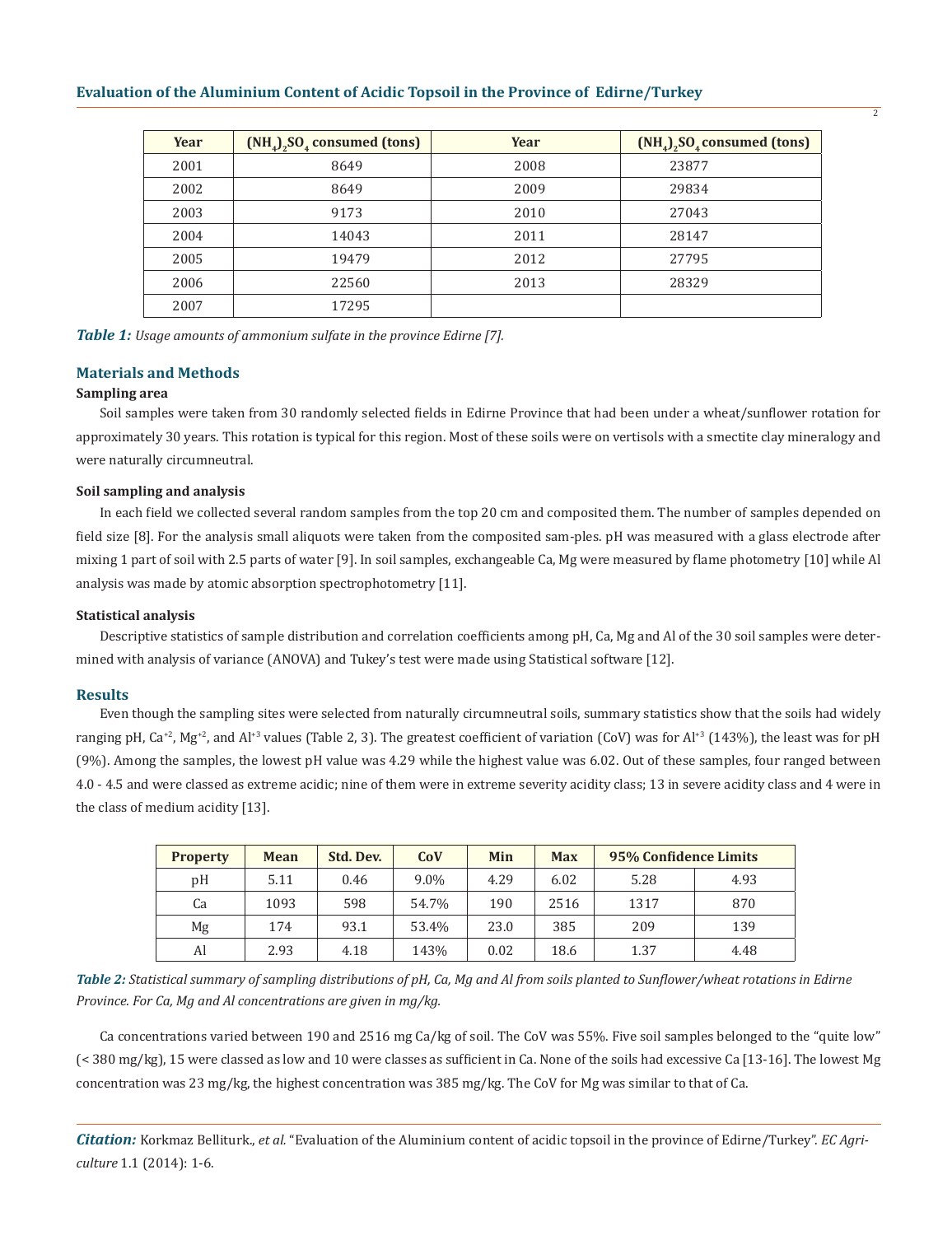By FAO classification [14], 3 soil samples were classed as "quite low", 14 as "low" class, and 13 samples as "sufficient" [13-16]. The average of Mg contents of 30 soil samples was 174.28 ppm. Soil Al concentrations varied between 0.15 ppm and 18.64 ppm. The CoV was. In addition, 50% of the fields had Al concentrations greater than 1 mg Al/kg soil, the threshold above which Al is considered to negatively influence crop growth.

| $\Lambda$ |    | <b>Model</b>      | <b>Intercept</b> | <b>Coefficient</b> | $\mathbb{R}^2$ |                |
|-----------|----|-------------------|------------------|--------------------|----------------|----------------|
| pH        | Ca | Linear            | $-2639$          | 736                | 0.320          | < 0.0008       |
| pH        | Mg | Linear            | $-314$           | 97                 | 0.213          | ${}_{< 0.008}$ |
| pH        | Al | Linear            | 13.7             | $-2.36$            | 0.402          | < 0.0003       |
| Al        | Ca | $Y = Ax 0.25 + B$ | 1998             | $-817$             | 0.293          | ${}< 0.0010$   |
| Al        | Mg | $Y = Ax 0.25 + B$ | 364              | $-117$             | 0.557          | ${}< 0.0001$   |

*Table 3: Summary of correlations among pH, Al, Ca and Mg in 30 field soils in Edirne Providence, Turkey.*

pH was linearly correlated to Ca (r<sup>2</sup> =0.320, *p* < 0.0008), Mg (r<sup>2</sup> = 0.213, *p* < 0.008) and Al (r<sup>2</sup> = 0.402, *p* < 0.0003). As is expected for most soils, Ca and Mg decreased while Al concentrations increased as pH decreased. The relationship between Al and the cations Ca and Mg was best described by a power law of the form  $Ca = A*AI^{0.25} + B$ . The coefficients of this law are given in Table 3. The relationship was asymptotic with the rate of change in Ca and Mg slowing considerably when Al concentrations increased beyond 2 mg/kg (Figure 1).



*Figure 1: A Symptotic relationship between Ca, Al, Mg and Al in 30 field soils from Edirne Province, Turkey. Triangles represent Mg and diamonds represent Ca.*

#### **Discussion**

The low pH values for the examined soils suggest that acidification of agricultural soils is quite pronounced in Edirne Province. Fertilizer and manure use in Edirne have increased over the past decade (Table 1) while the yields have not significantly increased. Edirne ranks 8<sup>th</sup> out of 81 provinces in the amount of N fertilizer applied as manure [17]. The finding that Edirne soils are acidifying is supported by estimates that 40% of soils in Edirne require liming [18].

*Citation:* Korkmaz Belliturk., *et al.* "Evaluation of the Aluminium content of acidic topsoil in the province of Edirne/Turkey". *EC Agriculture* 1.1 (2014): 1-6.

3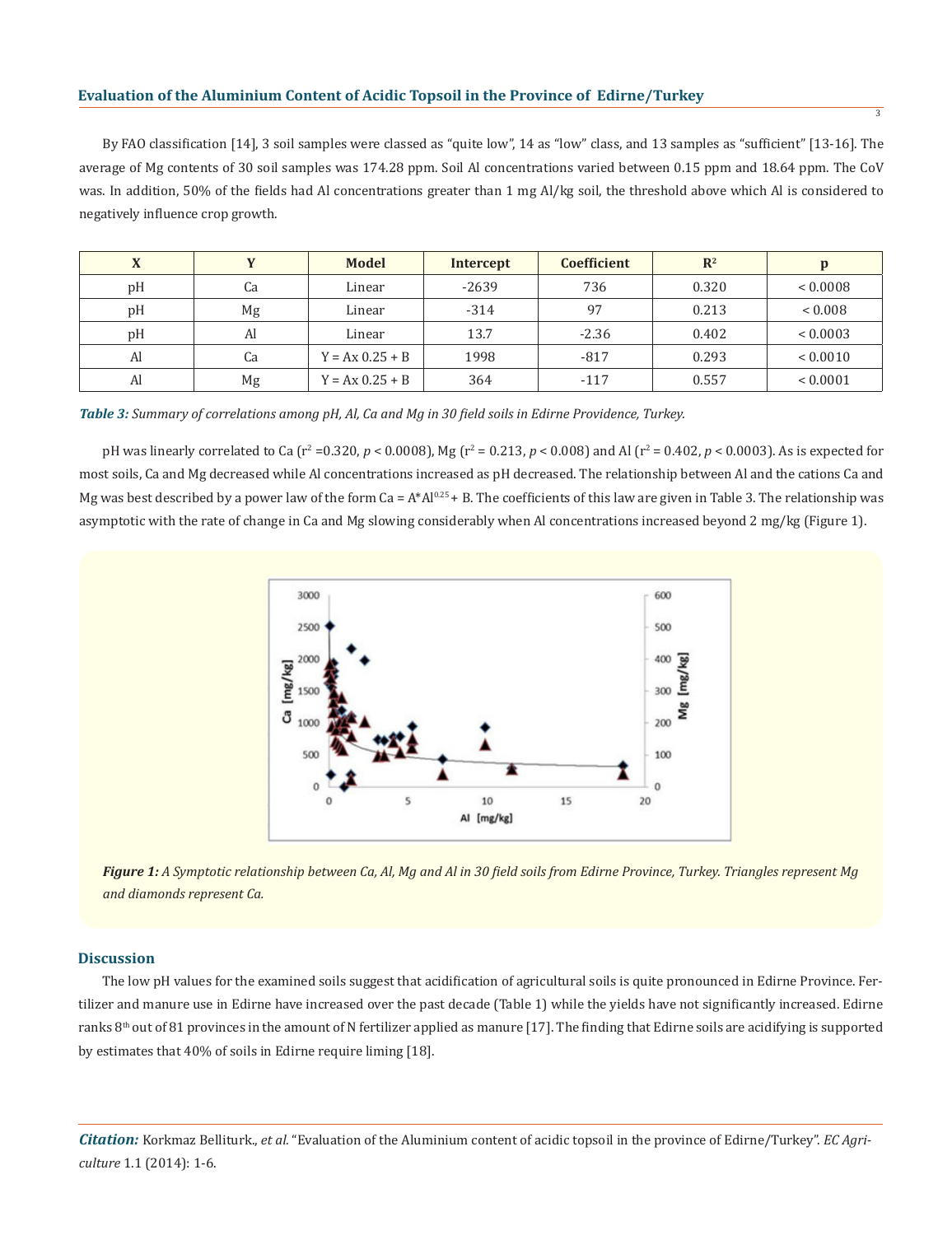Much of the soil is made up of aluminium silicates whose weathering results in Al release which is likely accelerated by acidification caused by reduced buffering as base cations are exchanged by acid cations (H<sup>+</sup> and Al<sup>3+</sup>) [19]. In most of the investigated soils Ca<sup>+2</sup> was "low" to "quite low". These trends match those observed by Klotz and Horst [20], Tok [21], and Tasova and Akın [22]. In the evaluated soils in Edirne, Ca<sup>+2</sup> and Mg<sup>+2</sup> concentrations reduced quickly as aluminum concentrations fell towards 2 mg Al/kg soil (Figure 1). Not all the losses of  $Ca^{+2}$  and Mg<sup>+2</sup> should be attributed to leaching. Other mechanisms, such as harvest of a highly fertilized crop might also have depleted the base saturation of the soils. The loss of Ca in particular may have consequences for other indicators of soil health such as earthworms which occur in low abundances in areas where acid deposition has reduced base saturation [23].

 $\overline{A}$ 

Al concentrations can be beneficial to plant growth of between 70-180 μg/kg soil [24,25]. Potentially positive effects on plant potassium uptake of exchangeable Al that occur at low pH [26] may be outweighed by the negative effects of excessive Al availability.

However, levels at which Al is beneficial are well exceeded in the soils studied in Edirne. Among the consequences of increased Al<sup>+3</sup> concentration are toxicity of Al<sup>+3</sup> when it is present in excess of 1 mg/kg [21,27], Al<sup>+3</sup> competes for cation exchange sites with Ca<sup>+2</sup> and  $Mg^{2}$  and thus may cause leaching of base cations [28] and thus deficiencies in plants, Al<sup>+3</sup> can bond with PO<sub>4</sub> rendering it unavailable [29]. It is no surprise that PO<sub>4</sub> has been reported as low in the Marmara region in which Edirne is located [22]. Al<sup>3+</sup> can accumulate in roots inhibiting the uptake of Ca and P [30]. Greater than  $50\%$  of the soils in Edirne Province tested by us had  $Al^{3*}$  concentrations above the toxicity threshold of 1 mg Al<sup>+3</sup>/kg of soil which suggest that soils in Edirne Province are acidifying perhaps as a result of overuse of ammonium based fertilizers.

Even though liming is a solution to the apparent acidification problem in Edirne Province, it may not be widely practiced in the region [18]. It may also not be the most sustainable solution as it does not stop overuse of N fertilizers. Reduction in fertilizer applications to match reasonable yield goals would be beneficial to both farm profitability and the environment [31]. Excessive addition of N also occurs in corn production where pressures among farmers result in unreasonable yield goals peer and thus reduced N use efficiency. In addition to the agronomic concerns of acidification, water quality needs to be considered. Increased N-fertilizer applications are well known to cause water quality degradations [31]. Edirne Province is in the Ergene-Meric River watershed where high nitrogen loads come from various sources [32]. Agriculture is contributing approximately 40% of the total N load [33]. Water quality degradations in agricultural water-sheds also affect agriculture as greater need for irrigation arises in this region due to climate change in-duced increases in evapotranspiration and reduced winter precipitation [34].

#### **Acknowledgements**

This study was funded by Namik Kemal University Scientific Research Projects Unit with project number **"NKU.BAP.00.24.YL.10.11"**  and is a part of Postgraduate Thesis entitled "A Research Concerning the Determination of Plant Nutrients of Acidic Soils and Some Heavy Metal Contents, Found in the Province Edirne". Thanks also to **The University of Vermont** for additional support for this study.

#### **Bibliography**

- 1. Tilman D., *et al*. "Agricultural sustainability and intensive production practices". *Nature* 418.6898 (2002): 671-677.
- 2. Menzies NW., *et al*. "Exchangeable and solution phase chemistry of acid, highly weathered soils: II Investigations of mechanisms controlling Al release into solution". *Australian Journal of Soil Research* 32 (1994): 269-283.
- 3. Ritchie GSP. "The chemical behaviour of aluminium, hydrogen, and manganese in acid soils". In: Soil Acidity and Plant Growth (1989) (A. D. Robson ed., pp. 1-60). Sydney, Australia: Academic Press.
- 4. Eyuboglu F. "Productivity situation of Turkey soils". GDRS (General Directorate of Rural Services) Soil and Fertilizers (1999) (pp. 122). Ankara: Research Institute Publications.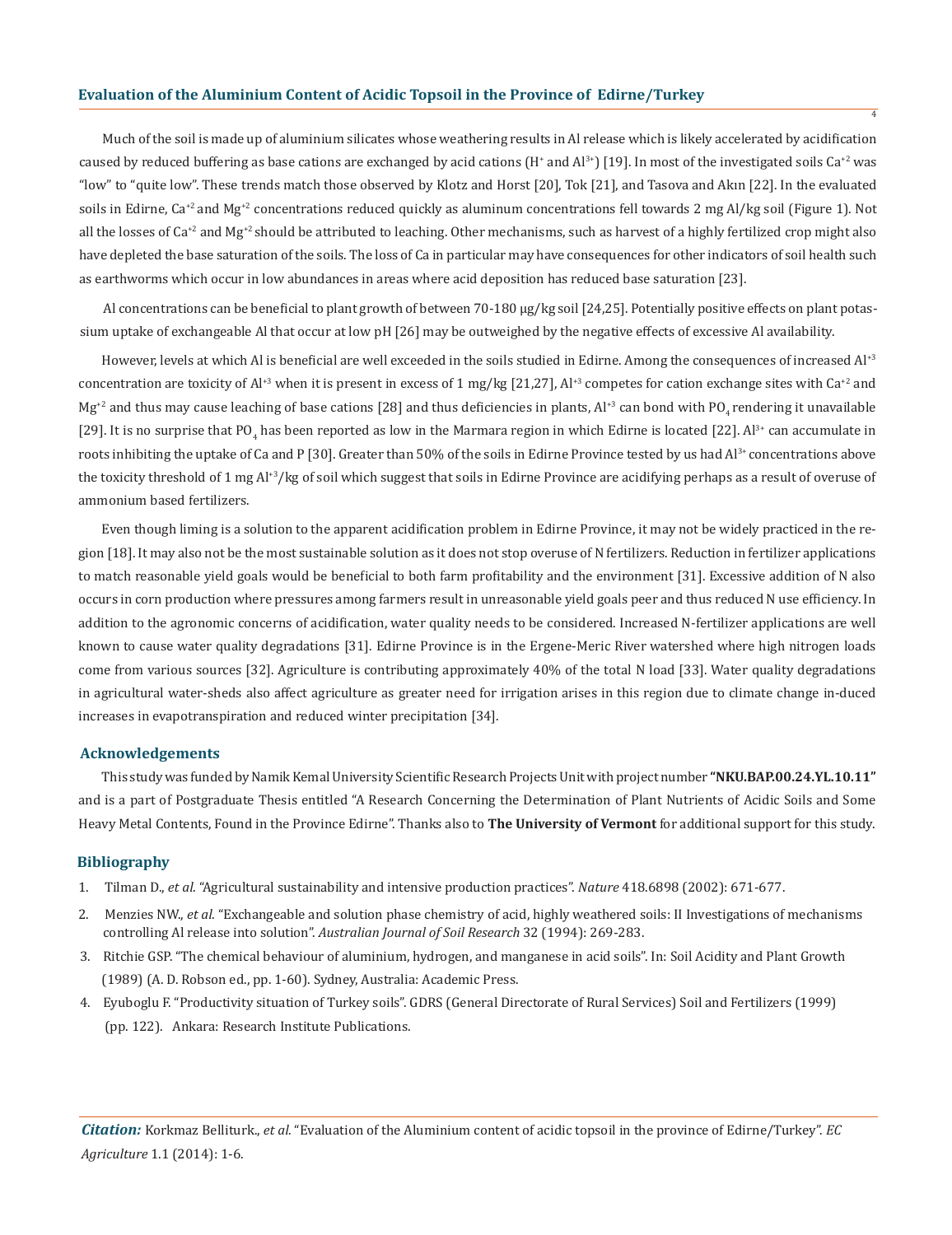- 5. Kamprath EJ and Foy CD. "Lime-fertilizer-plant interactions in acid soils". In: O.P. Engelstradt (Ed.), Fertilizer Technology and Use (3<sup>rd</sup> ed.,) (1984). Madison, Wisconsin, United States of America: Soil Science Society of America.
- 6. Adiloglu A. "A research concerning the effect of lime addition of Thrace region acidic soils on the availability of some macro nutrients". (1992) Trakya University, Faculty of Agriculture, Turkey.
- 7. Anonymous. "Edirne provincial directorate of agriculture 2014 Work plan". (2014) Edirne Provincial Directorate of Agriculture.
- 8. Jackson ML. "Soil chemical analysis". Verlag: Prentice Hall, Inc., Englewood Cliffs NJ. *Journal of Plant Nutrition and Soil Science* (1965): 111-117.
- 9. Bayrakli F. "Soil and plant analysis (Translation)". (1986) Faculty of agriculture, Ondokuz Mayis University, Samsun.
- 10. Saglam MT. "Analysis methods of soil and water". (pp. 1-154). Tekirdag: Namik Kemal University. Agriculture Fak. faculty of agriculture. (2008) publications. Publication No: 2, Text Book No: 2.
- 11. Kacar B. "Soil analysis" (2nd ed.,). (2009) Ankara: Nobel Publication Distribution. Publication No: 1387, ISBN 978-605-395-184-1.
- 12. SPSS. (1999). SPSS for Windows Release 10.0, Chicago: SPSS Inc.
- 13. Lindsay WL and Norwell WA. "Development of a DTPA micron". *Soil Test Science of America Proceedings* 35 (1969): 600-602.
- 14. FAO Micronutrient. (1990), Assessment at the Country Level, FAO Soils Bulletin 63, Rome.
- 15. Tovep. "Turkey soils productivity inventory". T.R. Ministry of Agriculture, (1991) Forestry and Rural Affairs General Directorate of Rural Services.
- 16. Gunes A., *et al.* "Plant nutrition and fertilizing". Faculty of Agriculture Publications, (2010) Ankara University: *V. Press*.
- 17. Anonymous. (2011). TR Ministry of Agriculture and Rural areas instrument for preaccession. Rural Development (Ipard) Program.
- 18. Akar G. "An economic analysis of fertilizer usage in Trakya region". Master of Science thesis (2007) Trakya University, Natural and Applied Sciences Agricultural Economics.
- 19. Slattery WJ., *et al.* "Soil pH, aluminium, manganese and lime". In: Soil Analysis, an Interpretive Manual (K. I. Peverill, L. A. Sparrow & D. J. Reuter eds.,) (1999). Collingwood, Australia: *CSIRO*.
- 20. Klotz F and Horst WJ "Genotypic differences in aluminium tolerance of soybean (*Glycine max* L.) as affected by ammonium and nitratenitrogen Nutrition". *Journal of Plant Physiology* 132 (1988): 702-707.
- 21. Tok HH "Plant nutrition". Trakya University, (1996). Agriculture Fak. Faculty of Agriculture. Publications, No: 109, Text Book No: 69.
- 22. Tasova H and Akin A. "Determining, mapping and creating a database of soil nutrients in Marmara region". *Journal of Soil Water* 2 (2013): 83-95.
- 23. Bernard MJ., *et al.* "Influence of soil buffering capacity on earthworm growth, survival, and community composition in the Western Adirondacks and Central New York". *Northeastern Naturalist* 16 (2009): 269-284.
- 24. Bollard EG. "Involvement of unusual elements in plant growth and nutrition". In A. Lauchli & R. L. Bieleski (Eds.), Encyclopedia of Plant Physiology, New Series. (1983) 15b, (pp. 695-755). Berlin: Springer-Verlag.
- 25. Foy CD. "The physiology of plant adaptation to mineral stress". *Lowa State Journal of Research* 57 (1983b): 355-391.
- 26. Konishi S., *et al.* "Stimulatory effects of aluminium on tea plants grown under low and high phosphorus supply". *Soil Science and Plant Nutrition* 31 (1985): 361-368.
- 27. Mossor-Pietraszewska T. "Effect of aluminium on plant growth and metabolism". *Acta Biochimica Polnica* 48 (2001): 673-686.
- 28. Kacar, B., & Katkat, V. (2009). Plant nutrition (4<sup>th</sup> ed.,). Ankara: Nobel Publication Distribution. Publication No: 849, ISBN 975-591- 834-4, Institute of Science No: 30.z.
- 29. Saglam MT. "Fertilizers and fertilization". ( $7<sup>th</sup>$  ed., p 363). Tekirdag: Tekirdag faculty of agriculture publications. (2005) Publication No: 149 Text Book No: 74.

*Citation:* Korkmaz Belliturk., *et al.* "Evaluation of the Aluminium content of acidic topsoil in the province of Edirne/Turkey". *EC Agriculture* 1.1 (2014): 1-6.

 $\overline{5}$